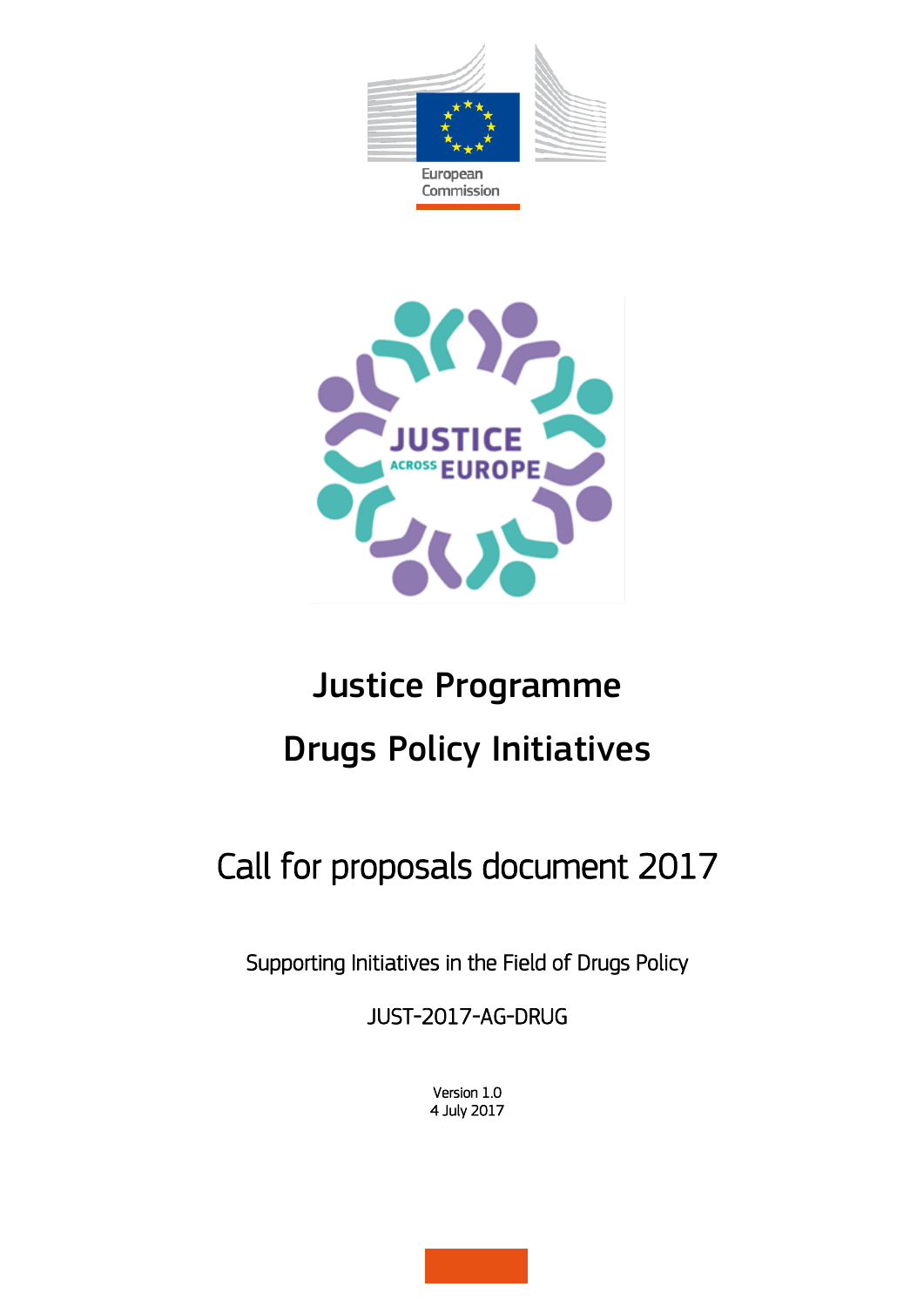

## JUSTICE PROGRAMME (2014-2020)

## CALL FOR PROPOSALS – JUST-2017-AG-DRUGS

### SUPPORTING INITIATIVES IN THE FIELD OF DRUGS POLICY

#### **1. INTRODUCTION**

The Justice Programme for the period 2014 to 2020 established by Regulation (EU) No 1382/2013 of the European Parliament and of the Council on 17 December 2013 , and in particular Art. 4 and 6(1), outlines as a specific objective the support of initiatives in the field of drugs policy as regards judicial cooperation and crime prevention aspects closely linked to the general objective of the Programme, in so far as they are not covered by the Instrument for financial support for police cooperation, preventing and combating crime, and crisis management, as part of the Internal Security Fund, or by the Health for Growth Programme.

Furthermore, the Regulation 1382/2013 refers to the EU Drugs Strategy (2013-2020) objectives, which aim to ensure a balanced approach based on simultaneous reduction of drug demand and drug supply, acknowledging that drug demand reduction and drug supply reduction are mutually reinforcing elements in illicit drugs policy. That Strategy maintains as one of its main objectives the aim of contributing to a measurable reduction of drug demand, of drug dependence and of drug-related health and social risks and harms.

In conformity with Regulation (EU) No 1382/2013 Article 10, in order to implement the drug policy, the Commission has adopted, on 23 March 2016, the 2016 Annual Work Programme, which includes this Call for Proposals. It shall finance actions with European added value which contribute to the further development of a European area in the field of drug policy.

#### **2. PRIORITIES OF THIS CALL FOR PROPOSALS**

The present Call for Proposals aims at funding projects in the area of EU drugs policy.

Project applications submitted under the present Call for Proposals must address at least one of the following priorities:

To support activities in the area of identification and epidemiology of use of new psychoactive substances;

To support activities aimed at the effective response to the challenges posed by the online trade of drugs;

To support the civil society organisations by reinforcing their (i) advocacy function, (ii) capacity to make a difference at the local level, (iii) best practice sharing methods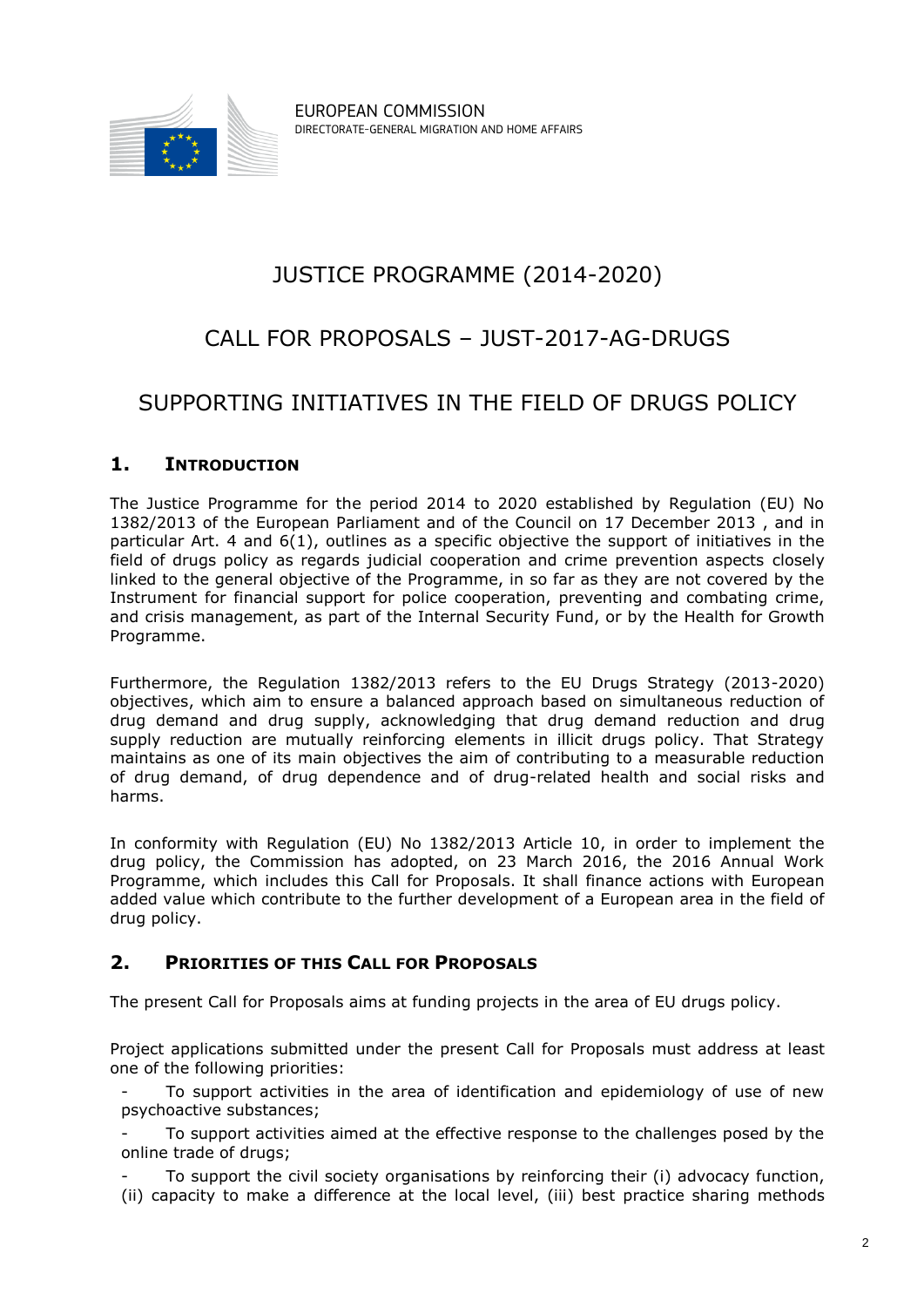and (iv) knowledge and skills on evidence-based interventions and minimum quality standards in the field of drug demand reduction

To support key stakeholders in the field of prevention by expanding their knowledge and skills, in particular in the context of minimum quality standards.

The applicants shall demonstrate in their proposals a sound knowledge of EU actions and policies. Complementarity with activities undertaken by the EU and the individual Member States in the area of Drug Policy, in particular those relevant to chapters II and VI of the EU Drugs Strategy 2013-2020, shall be ensured. The relevance to the EU drug policy initiatives and the complementarity to the current and previous actions will be assessed together with the degree of proposals' correspondence to the priorities of this call under the Relevance Award Criterion (section 9).

Proposals should include a clear sustainability plan to ensure that the results of the project are useful in long-terms and after the end of the funding.

Proposals duplicating previously funded projects by the Commission will not be eligible for funding under this Call for Proposals.

Any actions under this Call for Proposals shall respect and shall be implemented in line with the rights and principles enshrined in the Charter of Fundamental Rights of the European Union. Applications should pay appropriate attention to the effects of the project on individual rights and freedoms, as well as to possible remedies.

Where applicable, projects funded under this call shall also seek to promote equality between women and men and the rights of the child. Consequently, when relevant, the applicant shall take the necessary steps to ensure that gender equality and child-related issues are taken into account by paying attention to the situation and particular needs of women and men and of children.

In addition, any action under this Call for Proposals should comply with all relevant ethical principles and all applicable international, EU and national law on ethical issues while carrying out the project.

#### **3. TIMETABLE**

|    | <b>Stages</b>                           | Date and time or<br>indicative period |  |
|----|-----------------------------------------|---------------------------------------|--|
| a) | Publication of the call                 | 04 July 2017                          |  |
| b) | Opening of the call for submission      | 04 July 2017                          |  |
| c) | Deadline for submitting<br>applications | 25 October 2017 -                     |  |
|    |                                         | 17:00 Brussels time                   |  |
| d) | Evaluation period                       | October 2017 - January 2018           |  |
| e) | Information to applicants               | February/March 2018                   |  |
| f) | Signature of Grant Agreement            | September 2018                        |  |

#### **4. BUDGET AVAILABLE**

The total budget earmarked for the co-financing of projects is estimated at EUR 2 632 000.

The Commission reserves the right not to distribute all the funds available.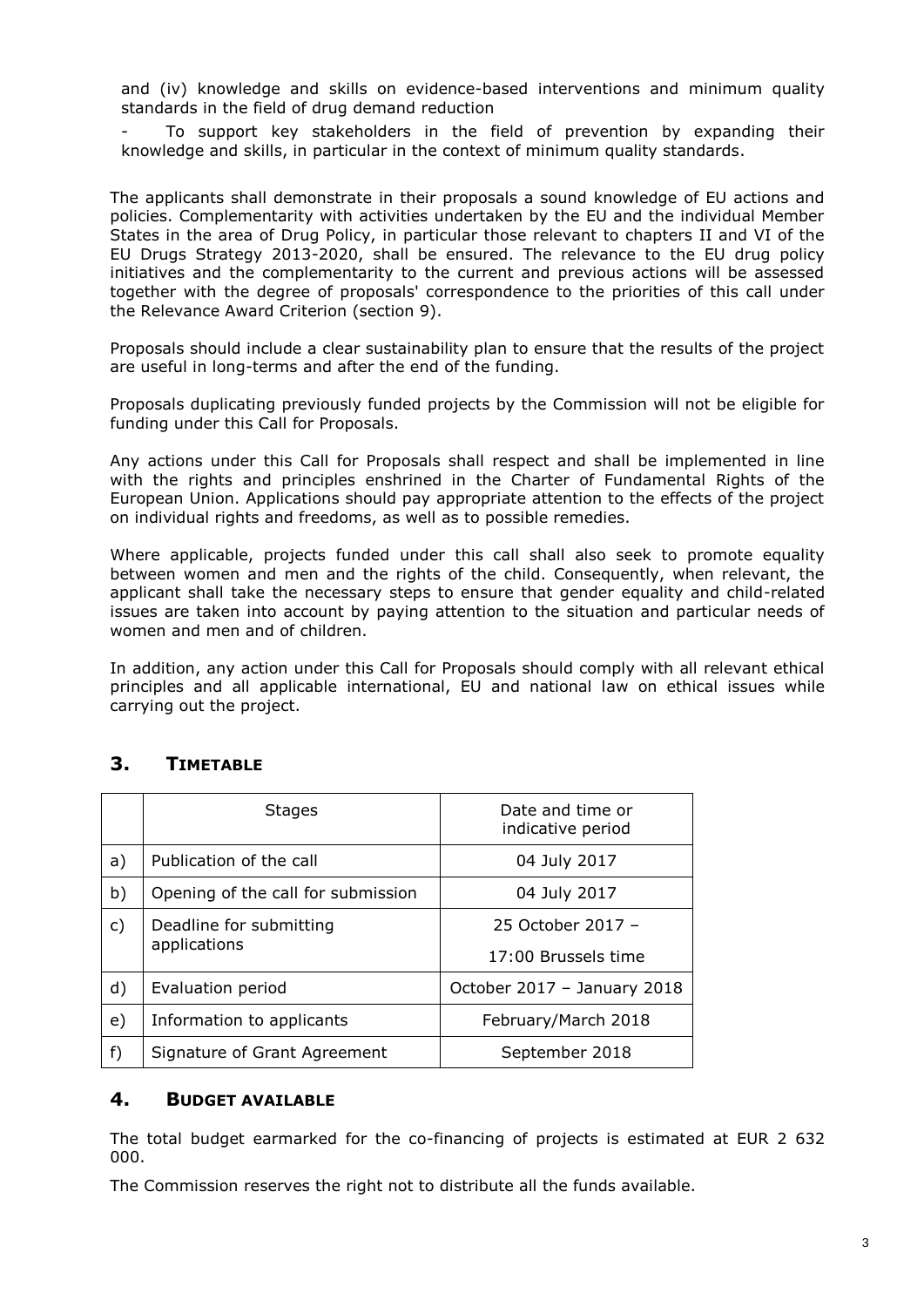#### **5. ADMISSIBILITY REQUIREMENTS**

Applications must be sent no later than the deadline for submitting applications referred to in section 3.

Applications must be submitted using the Electronic Submission System of the Participant Portal originally developed for the Horizon 2020 Research programmes.

Applications must be submitted using the standard Submission Form Part A and Part B. They must include all the mandatory information and be accompanied (if applicable) by the Audit Report<sup>1</sup> Annexes.

Applications must be drafted in one of the EU official languages. English is preferred in order to speed up the evaluation procedure.

Projects cannot be scheduled to last more than 36 months.<sup>2</sup> Applications for projects scheduled to run for a longer period will be rejected.

Failure to comply with these requirements will lead to the rejection of the application.

#### **6. ELIGIBILITY CRITERIA**

#### **6.1. Eligible applicants and applications**

In order to be eligible for a grant the applicant and co-applicants must:

- a) be legal persons.
- b) be established in a Member State of the European Union participating in the Justice Programme<sup>3</sup>.
- c) International organisations<sup>4</sup> may be established outside of the Member States of the European Union participating in the Justice Programme.
- d) be a public body or a non-profit-making private entity or an international organisation. For-profit entities can only participate as co-applicants. Union agencies cannot submit applications nor be co-applicants.
- e) International organisations cannot submit applications; however they may participate as co-applicants.
- f) Applications must be transnational involving at least 2 entities established in two different EU Member States participating in the Justice Programme<sup>5</sup>.
- g) Proposals seeking EU co-funding of less than EUR 250 000 will be rejected.
- h) the project must not have started prior to the date of submission of the grant application.

 $\frac{1}{1}$ If the share of a grant requested by an organisation (applicant or co-applicant) exceeds EUR 750 000, this organisation must also provide an audit report produced by an approved external auditor certifying its accounts for the last closed financial year.

 $2^2$  The project duration may be extended during its implementation for duly justified reasons subject to the Commission's approval via an amendment to the Grant Agreement. 3

All EU Member States, with the exception of United Kingdom and Denmark, are participating in the Justice Programme. Legal entities established in the United Kingdom or Denmark cannot participate in this call. 4

The term "international organisations" is used in this Call for Proposals as defined in the Rules of Application of the EU Financial Regulation (Article 43):

<sup>(</sup>a) international public-sector organisations set up by intergovernmental agreements, and specialised agencies set up by such organisations;

<sup>(</sup>b) the International Committee of the Red Cross;

<sup>(</sup>c) the International Federation of National Red Cross and Red Crescent Societies;

<sup>(</sup>d) other non-profit organisations assimilated to international organisations by a Commission decision.<br>Surfaces the (see )anglisent is an international arganisation astablished in an EU Member Ctate (north

In case the (co-)applicant is an international organisation established in an EU Member State (participating in the Justice Programme), the other (co-)applicant(s) needs to be established in a different EU Member State (participating in the Justice Programme) than the international organisation. In case the (co-)applicant is an international organisation established outside the EU, at least two other (co-)applicants established in two different EU Member States (participating in the Justice programme) are required.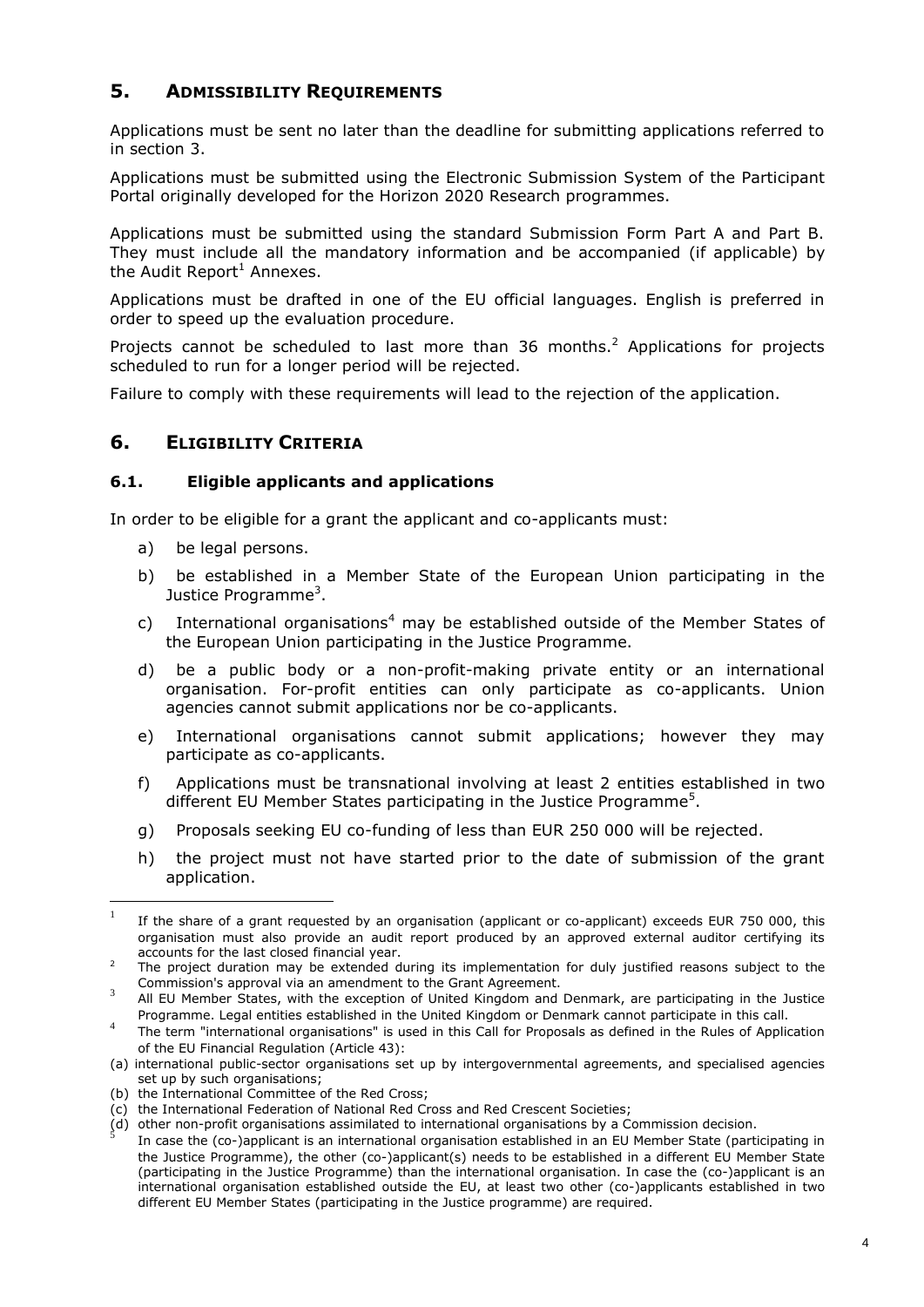Union agencies can be neither Applicants nor Co-applicants.

Affiliated entities, i.e. legal entities having a legal or capital link with Applicants, shall take part in the action as individual Co-applicants in order to declare eligible costs.

To prove these eligibility requirements, Applicants and Co-applicants will have to provide the relevant information and upload necessary documents showing their legal status in the Beneficiary Register. The information needs to be provided before the submission deadline.

#### **6.2. Eligible activities**

The following types of activities are eligible under this Call for Proposals:

- a) data collection, surveys and research activities;
- b) training activities;
- c) mutual learning, network development, identification and exchange of good practices, cooperation;
- d) events, conferences, expert meetings;
- e) dissemination and awareness-raising activities.

#### **7. EXCLUSION CRITERIA**

Applicants will be excluded from participating in the Call for Proposals procedure and from the grant award if they are in any of the situations referred to in articles 131(4) of the EU Financial Regulation $<sup>6</sup>$ , i.e. one of the following situations:</sup>

#### **7.1. Exclusion from participation in the Call for Proposals**

- (a) they are bankrupt or being wound up, are having their affairs administered by the courts, have entered into an arrangement with creditors, have suspended business activities, are the subject of proceedings concerning those matters, or are in any analogous situation arising from a similar procedure provided for in national legislation or regulations;
- (b) they or persons having powers of representation, decision making or control over them have been convicted of an offence concerning their professional conduct by a judgment of a competent authority of a Member State which has the force of res judicata;
- (c) they have been guilty of grave professional misconduct proven by any means which the contracting authority can justify including by decisions of the EIB and international organisations;
- (d) they are not in compliance with their obligations relating to the payment of social security contributions or the payment of taxes in accordance with the legal provisions of the country in which they are established or with those of Belgium or those of the country where the action is to be implemented;
- (e) they or persons having powers of representation, decision making or control over them have been the subject of a judgment which has the force of res judicata for fraud, corruption, involvement in a criminal organisation, money laundering or any other illegal activity, where such an illegal activity is detrimental to the Union's financial interests;
- (f) they are currently subject to an administrative penalty for: being guilty of misrepresentation in supplying the information required by the Commission as a condition of participation in a procurement or grant award procedure or for failing to

 $\overline{6}$ <sup>6</sup> Regulation (EU, EURATOM) No 966/2012 of the European Parliament and of the Council of 25 October 2012 on the financial rules applicable to the general budget of the Union (OJ 2012 L298, p. 1).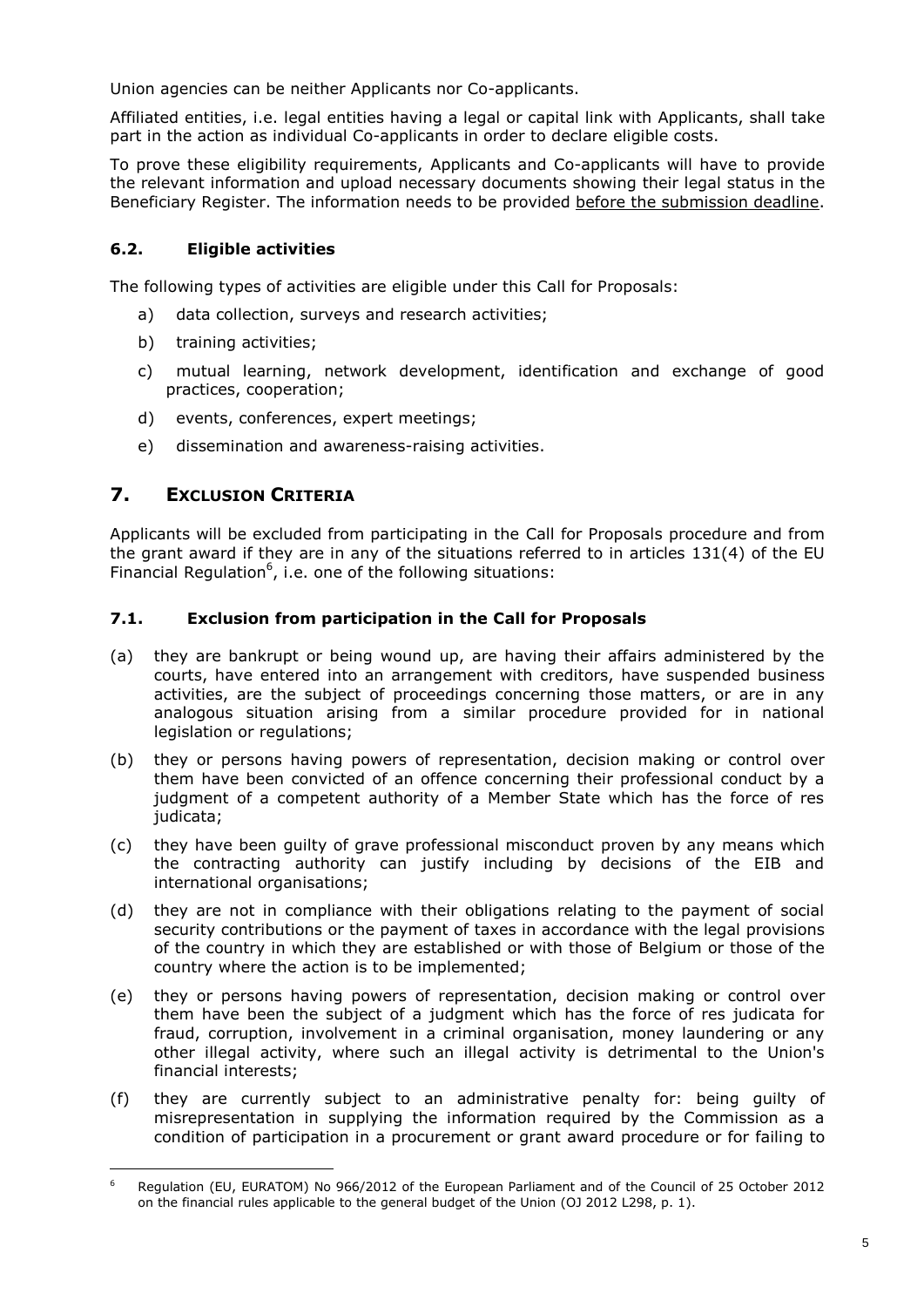supply this information; or having been declared to be in serious breach of its obligations under grant agreements or contracts financed by the Union's budget.

#### **7.2. Exclusion from award**

Applicants will not be granted financial assistance if, in the course of the grant award procedure, they:

- (a) are subject to a conflict of interest in connection with the action;
- (b) are guilty of misrepresentation in supplying the information required by the Commission as a condition of participation in the grant award procedure or fail to supply this information;
- (c) find themselves in one of the situations of exclusion, referred to in section 7.1.

Administrative and financial penalties may be imposed on Applicants and Co-applicants who are guilty of misrepresentation.

#### **8. SELECTION CRITERIA**

#### **8.1. Financial capacity**

Applicants and Co-applicants must have stable and sufficient sources of funding to maintain their activity throughout the period during which the action is being carried out and to participate in its funding. Organisations participating in several projects shall have sufficient financial capacity to implement multiple projects.

Financial capacity check will be performed by the Research Executive Agency (REA). It will be assessed in line with the requirements of the Financial Regulation (EC) No 966/2012.

The documents that will be requested when assessing the financial capacity include (1) the profit and loss account and (2) the balance sheet for the last financial year for which the accounts were closed. For newly created entities the business plan may replace the above documents.

The financial documents must be uploaded in the Beneficiary Register when uploading the application package.

In case of low financial capacity, the Commission may decide the following:

- request further documents;
- request budget modifications / reallocations of costs;
- introduce interim payments based on interim reports;
- modify pre-financing percentage.

In case of insufficient financial capacity, the Commission may decide the following:

- request a change of Co-applicant;
- reject the application.

Financial Capacity assessment **will not be carried out** if:

- the Applicant or Co-applicant is a public body or an international organisation;
- the EU contribution requested by the Applicant or Co-applicant is ≤ EUR 60 000.

If the share of a grant requested by an organisation (Applicant or Co-applicant) exceeds EUR 750 000, this organisation must also provide an audit report produced by an approved external auditor certifying its accounts for the last closed financial year. This provision shall not apply to public bodies or to international organisations.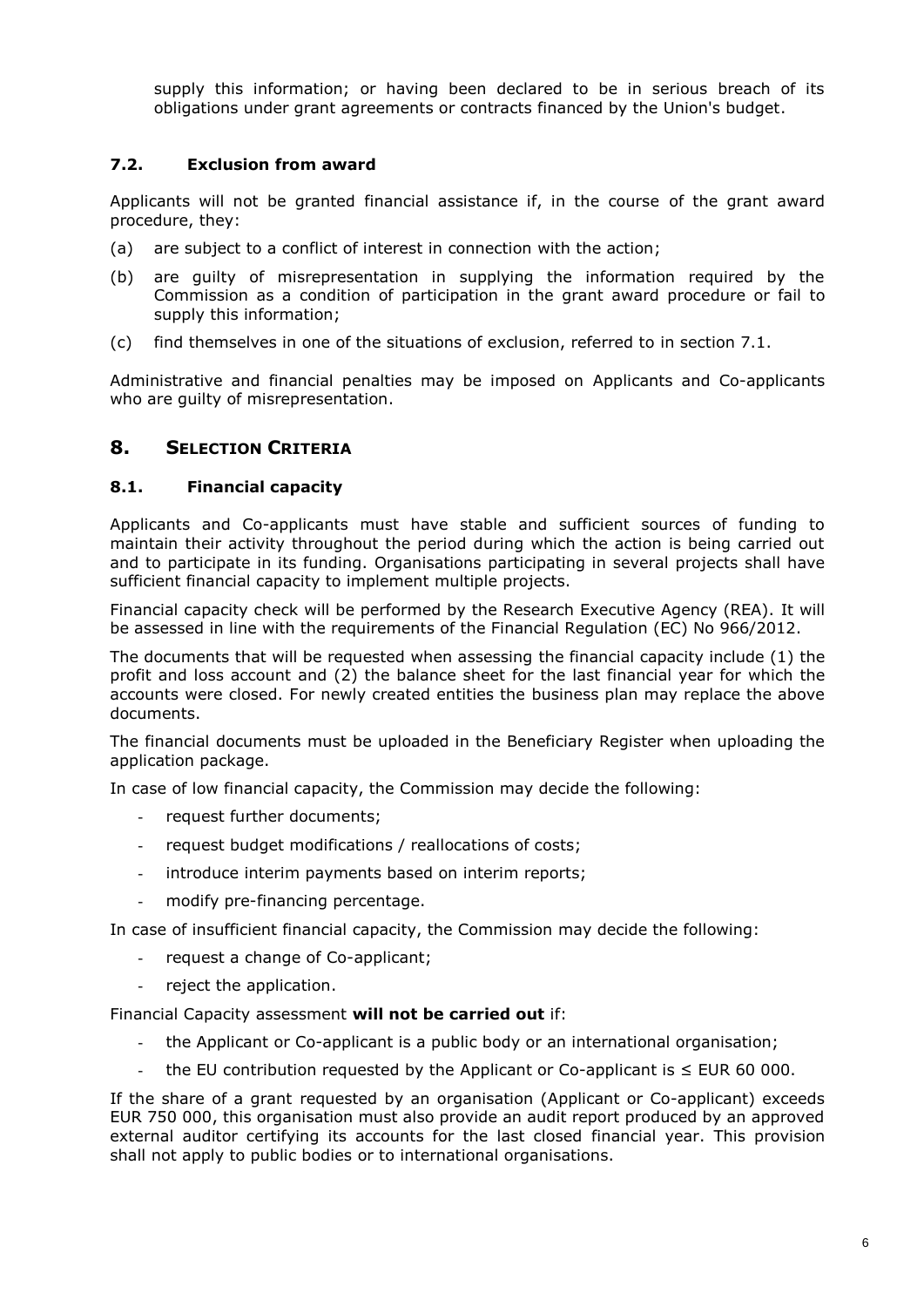#### **8.2. Operational capacity**

Applicants and Co-applicants must have the professional competencies as well as appropriate qualifications necessary to complete the proposed action. This capacity shall be assessed based on the experience of the Applicants and each Co-applicant or, as an alternative, on the relevant experience of their directly involved employees.

As evidence, the following information must be provided in the Submission Form Part B of the proposal:

- general profiles (qualifications and experiences) of the staff primary responsible for managing and implementing the proposed action to be described under point 5.1.3,
- a description of the partnership in the context of the proposed action to be provided under point 5.1.1.

The operational capacity assessment is not applicable to public bodies and international organisations.

#### **9. AWARD CRITERIA**

Eligible applications and their proposed action will be assessed on the basis of the following award criteria:

| <b>Award Criteria</b>                                                      | <b>Maximum Points</b> | <b>Threshold</b> |
|----------------------------------------------------------------------------|-----------------------|------------------|
| 1. Relevance                                                               | 30                    | 21               |
| 2. Quality of the project                                                  | 20                    |                  |
| 3. Cost effectiveness                                                      | 20                    |                  |
| 4. European added value                                                    | 20                    |                  |
| 5. Expected results, dissemination,<br>sustainability and long-term impact | 10                    |                  |
| TOTAL                                                                      | 100                   | 65               |

#### **Evaluation Step 1:**

 Relevance: applications will be assessed on the extent to which they match the priorities [and expected outcomes (if applicable)] as identified in this Call for Proposals (section 2 above) and in the relevant EU strategic documents and/or action plans (section 1 above), and on whether the expected impact will be significant on the selected priority(ies) (30 points).

Applications receiving less than 21 points for the "relevance" criterion will not be evaluated further, i.e. will not go to Evaluation Step 2.

#### **Evaluation Step 2:**

- Ouality: applications will be assessed with regards to the appropriateness of their design and planned implementation, taking into account the envisaged activities, methodology, organisation of work and strategy for project management, evaluation and dissemination (20 points);
- Cost-effectiveness: applications will be assessed with regards to whether the costs of the proposed action are adequate to the activities and proportionate to the expected results (20 points);
- European added value: the project activities, outcomes and impact should have a broad EU relevance; applications will be assessed on whether a suitable number of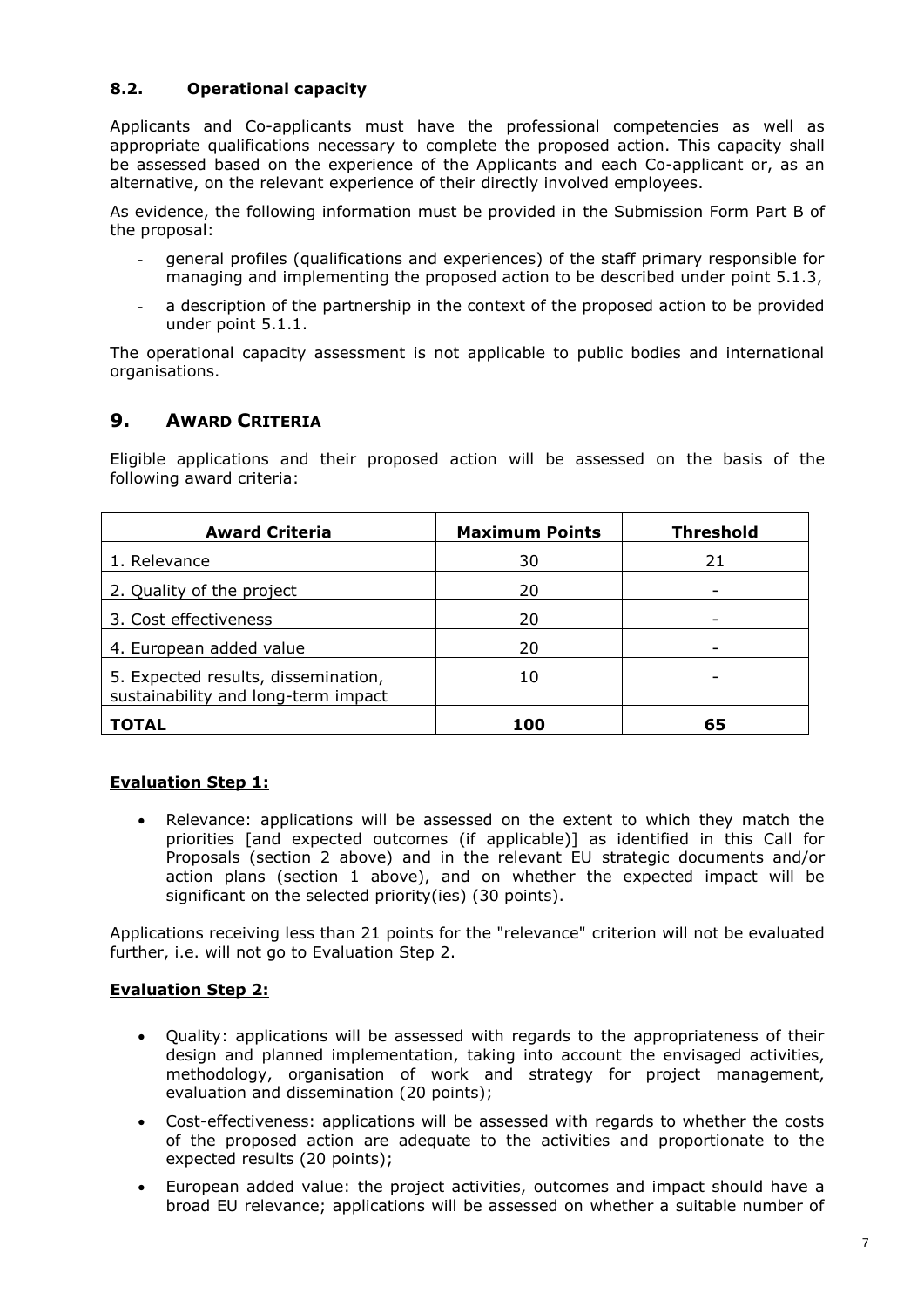countries is involved in the project activities and on whether the expected impact will concern a significant number of countries (20 points);

Expected results, dissemination, sustainability and long-term impact. (10 points).

Applications that pass the threshold of minimum 65 points will be considered for funding within the limits of the available budget.

#### **10. LEGAL COMMITMENTS**

The award of each grant is subject to the conclusion of a Grant Agreement in writing.

The coordinators of projects proposed for funding will be invited to engage in a grant agreement preparation process, which will be carried out via an online IT system (SYGMA). If successful, it will conclude with the signature of a Grant Agreement, drawn up in euro and detailing the conditions and level of funding.

The Grant Agreement must be signed electronically first by the coordinator on behalf of the consortium and then by the European Commission. All co-beneficiaries must accede to the Grant Agreement by signing electronically the accession form to the grant.

Please note, that if international organisations are involved in the application, no other specific clauses applicable to international organisations than the ones already included in the Model Grant Agreement will be added.

Please note that the award of a grant does not establish any entitlement for subsequent years.

#### **11. FINANCIAL PROVISIONS**

#### **11.1. General Principles**

#### a) Non-cumulative award

An action may only receive one grant from the EU budget.

In no circumstances shall the same costs be financed twice by the Union budget. To ensure this, applicants shall indicate the sources and amounts of Union funding received or applied for the same action or part of the action or for its functioning during the same financial year as well as any other funding received or applied for the same action (Submission Form Part B, section 6).

#### b) Non-retroactivity

No grant may be awarded retrospectively for actions already completed. A grant may be awarded for an action which has already begun only where the Applicant can demonstrate the need to start the action before the Grant Agreement is signed. In any case, costs eligible for financing may not have been incurred prior to the date of submission of the grant application.

#### c) Co-financing

Co-financing means that the resources which are necessary to carry out the action may not be entirely provided by the EU grant.

Co-financing of the action may take the form of:

- the Beneficiary's own resources,
- income generated by the action,
- financial contributions from third parties.

#### d) Balanced budget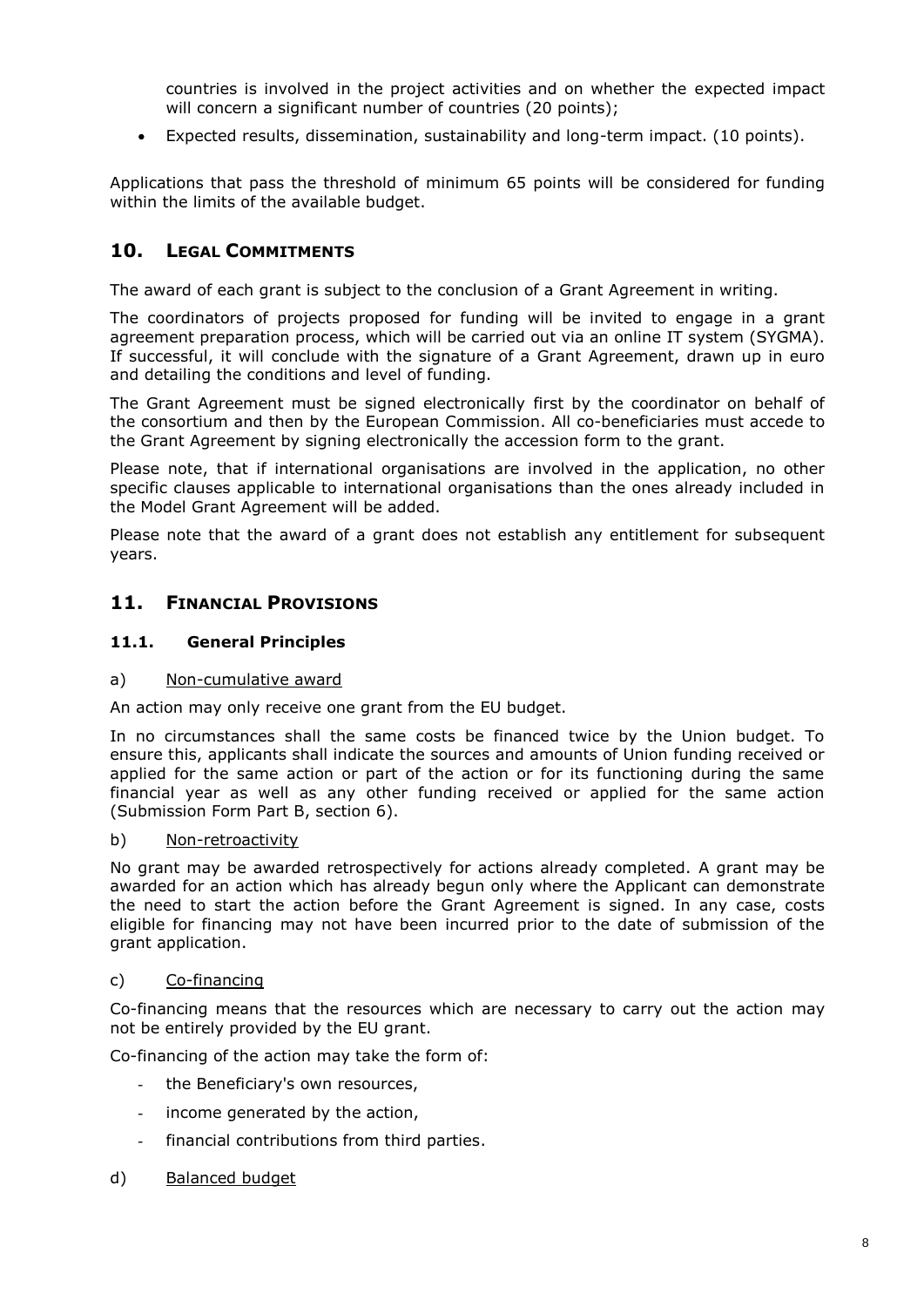The Budget Estimate of the action is to be included in the Application Form. It must have revenue and expenditure in balance and must be drawn up in euro.

Beneficiaries with general accounts in a currency other than the euro shall convert costs incurred in another currency into euro at the average of the daily exchange rates published in the C series of Official Journal of the European Union, determined over the corresponding reporting period.<sup>7</sup> Where no daily euro exchange rate is published in the Official Journal of the European Union for the currency in question, conversion shall be made at the average of the monthly accounting rates established by the Commission and published on its [website,](http://ec.europa.eu/budget/contracts_grants/info_contracts/inforeuro/index_en.cfm) determined over the corresponding reporting period.

Beneficiaries with general accounts in euro shall convert costs incurred in another currency into euro according to their usual accounting practices.

Where the implementation of the action requires the award of procurement contracts (implementation contracts), the Beneficiary must award the contract to the bid offering best value for money or the lowest price (as appropriate), avoiding conflicts of interests and retaining the documentation for the event of an audit. Detailed information on subcontracting is provided in the Guide for Applicants.

e) Financial support to third parties

The applications may not envisage provision of financial support to third parties.

f) Non-profit rule

EU grants may not have the purpose or effect of producing a profit within the framework of the action. Profit shall be defined as a surplus of the receipts over the eligible costs incurred by the Beneficiary, when the request is made for payment of the balance. In this respect, where a profit is made, the Commission shall be entitled to recover the percentage of the profit corresponding to the Union contribution to the eligible costs actually incurred by the Beneficiary to carry out the action.

#### **11.2. Maximum amount requested**

The EU grant is limited to a maximum co-funding rate of 80% of the total eligible costs of the action.

Consequently, part of the total eligible expenses must be financed from sources other than the EU grant (see section 11.1.c).

#### **11.3. Payment arrangements**

A pre-financing payment corresponding to maximum 80% of the EU grant amount will be transferred to the Coordinator after the signature of the Grant Agreement by both parties and in accordance with its terms.

The Commission will establish the amount of the final payment to be made to the Coordinator on the basis of the calculation of the final grant amount. If the total of earlier payments is higher than the final grant amount, the Beneficiaries will be required to reimburse the amount paid in excess by the Commission through a recovery order.

#### **12. PROCEDURE FOR THE SUBMISSION OF APPLICATIONS**

#### **12.1. How to apply**

 $\overline{a}$ 

Proposals must be submitted by the deadline indicated in section 3 via the Electronic Submission System. The list of available calls can be found at the [calls for proposals page.](http://ec.europa.eu/research/participants/portal/desktop/en/opportunities/isfp/index.html)

<sup>7</sup> For further guidance on exchange rate please consult the Guide for Applicants.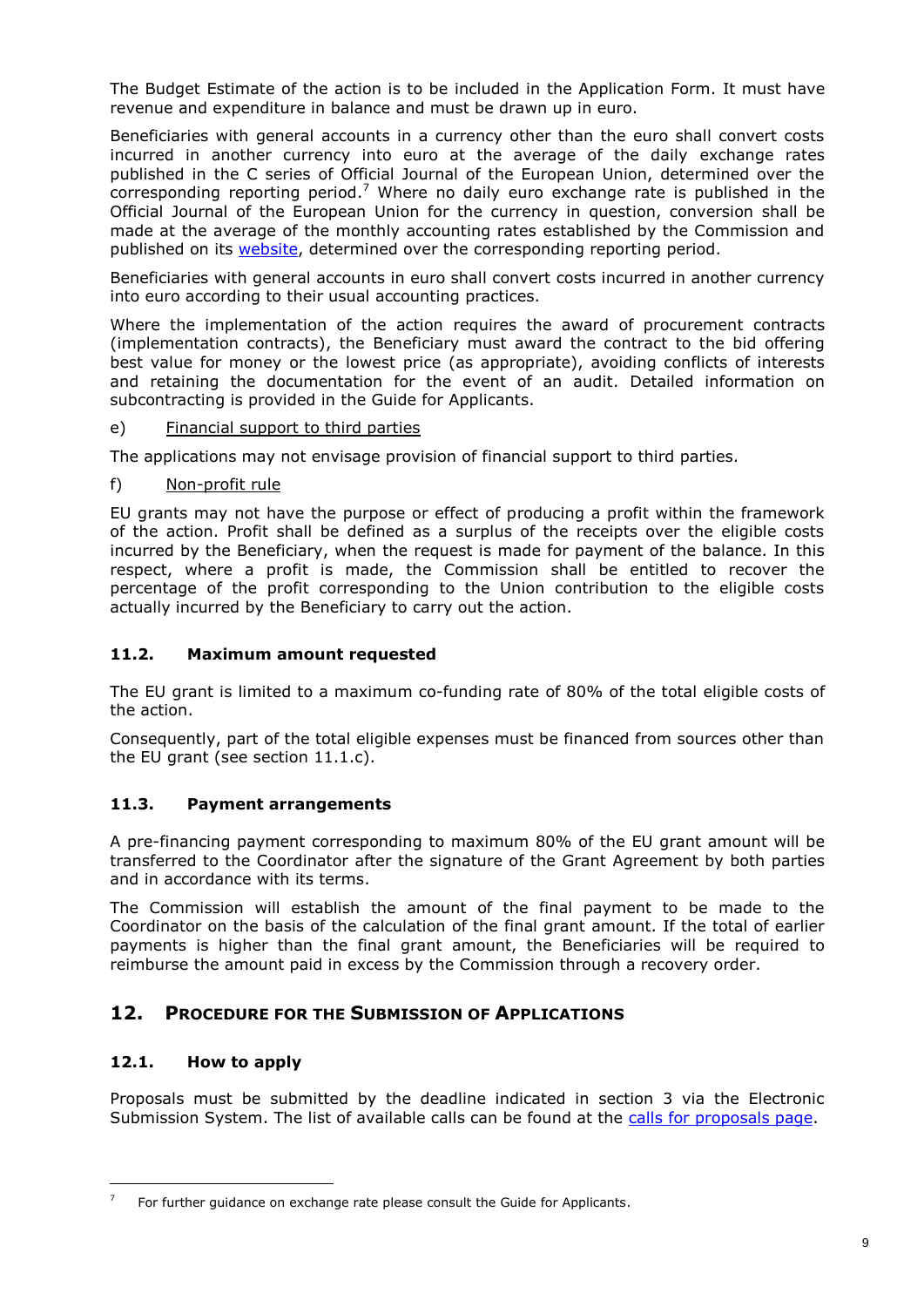Before submitting a proposal the Applicant **and** all Co-applicants must be registered in the [Beneficiary Register](http://ec.europa.eu/research/participants/portal/desktop/en/organisations/register.html) and obtain the 9-digit Participant Identification Code (PIC) (one for each applicant).

In submitting a proposal, the Applicant accepts the procedures and conditions as described in this Call for Proposals and in the documents to which it refers.

No modification of the application is allowed once the deadline for submission has elapsed. However, if there is a need to clarify certain aspects or for the correction of clerical mistakes, the Commission may contact the Applicant for this purpose during the evaluation process<sup>8</sup>.

Applicants will be informed in writing about the results of the evaluation process.

#### **12.2. Related documents**

The following documents are available via the Electronic Submission System:

- Application form (Submission Form Part A and Part B)
- Required annex -Audit Report<sup>9</sup> (if applicable)
- Model Grant Agreement
- Guide for applicants

#### **12.3. Applications for several projects**

The Applicant may submit more than one application under this call for proposals.

The Applicant may be awarded more than one grant under this call for proposals.

An organisation may participate as Applicant or Co-applicant in several applications.

#### **12.4. Several applications for the same project**

Only one application will be accepted and evaluated for any given project. In case there are several applications for the same project, the Applicant will be asked to clarify which application shall be evaluated.

An action may receive only one grant from the EU budget.

#### **12.5. Contacts**

l

For questions on the online submission tools, please contact the [IT helpdesk](http://ec.europa.eu/research/participants/api/contact/index.html) set-up for this purpose via the Participant Portal website.

Non-IT related questions shall be sent to the following email address: [HOME-](mailto:HOME-DRUGS@ec.europa.eu)[DRUGS@ec.europa.eu.](mailto:HOME-DRUGS@ec.europa.eu) In order to ensure an efficient handling of any enquiry please indicate clearly the reference of this Call for Proposals.

Questions will be answered as soon as possible. Questions received later than 7 calendar days before the deadline for submitting applications will not be answered. In the interest of equal treatment of applicants, the Commission cannot give a prior opinion on the

<sup>8</sup> Article 96 of the Financial Regulation

<sup>9</sup> If the share of a grant requested by an organisation (applicant or co-applicant) exceeds EUR 750 000, this organisation must also provide an audit report produced by an approved external auditor certifying its accounts for the last closed financial year.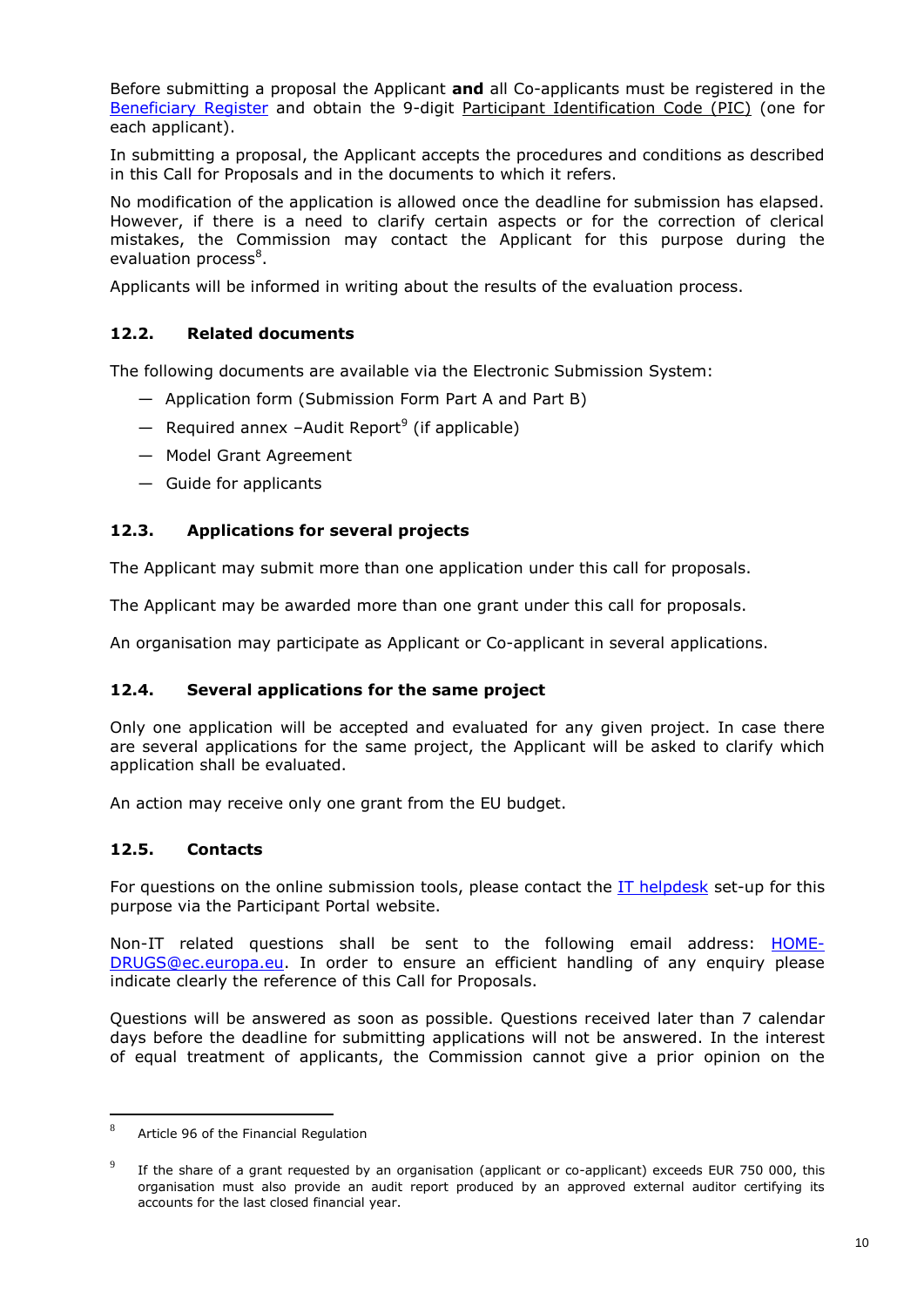eligibility of applicants or actions or on the outcome of the Call for Proposals before the official announcement of results.

Applicants are advised to consult the Call's website regularly. The Commission will publish at this website any additional information relevant to the Call, such as responses to frequently asked questions (if appropriate) and the results of the selection procedure.

#### **13. PUBLICITY**

#### **13.1. By the Beneficiaries**

Beneficiaries must clearly acknowledge the European Union's contribution in all publications or in conjunction with activities for which the grant is used. Please refer to the Grant Agreement for more details.

#### **13.2. By the Commission**

All information relating to grants awarded in the course of a financial year shall be published on an internet site of the European Union institutions no later than the 30 June of the year following the financial year in which the grants were awarded. The Commission will publish the following information:

- name and address of the beneficiary,
- subject of the grant,
- amount awarded.

Upon a reasoned and duly substantiated request by the Beneficiary, the publication shall be waived if such disclosure risks threatening the rights and freedoms of individuals concerned as protected by the Charter of Fundamental Rights of the European Union or harm the commercial interests of the beneficiaries.

#### **14. DATA PROTECTION**

The reply to any call for proposals involves the recording and processing of personal data (such as name, address and CVs of individuals participating in the co-financed action). Such data will be processed pursuant to Regulation (EC) No 45/2001 of the European Parliament and of the Council on the protection of individuals with regard to the processing of personal data by the Community institutions and bodies and on the free movement of such data. Unless indicated otherwise, the questions and any personal data requested in order to evaluate the application in accordance with the specifications of the Call for Proposal will be processed solely for that purpose by the Commission or third parties acting on behalf and under the responsibility of the Commission. Data subjects may be informed regarding further details of the processing operations, their rights and how they may be enforced by referring to the privacy statement published in the [Legal Notice page](http://ec.europa.eu/research/participants/portal/desktop/en/support/legal_notices.html) of the Participant Portal.

Applicants are invited to check the relevant privacy statement at regular intervals so as to be duly informed on possible updates that may occur by the deadline for submission of their proposals or afterwards. Beneficiaries assume the legal obligation to inform their staff on the relevant processing operations that are to be performed by the Research Executive Agency; in order to do so, they have to provide them with the privacy statements published by the Agency in the Participant Portal before transmitting their data to the Agency. Personal data may be registered in the Early Detection and Exclusion System (EDES) of the European Commission provided for in Articles 105a and 108 of the EU Financial Regulation according to the applicable provisions.

#### **15. MEANS OF REDRESS**

If, at any stage of the administrative treatment of grant applications, the persons or entities concerned consider that they have been affected by an instance of